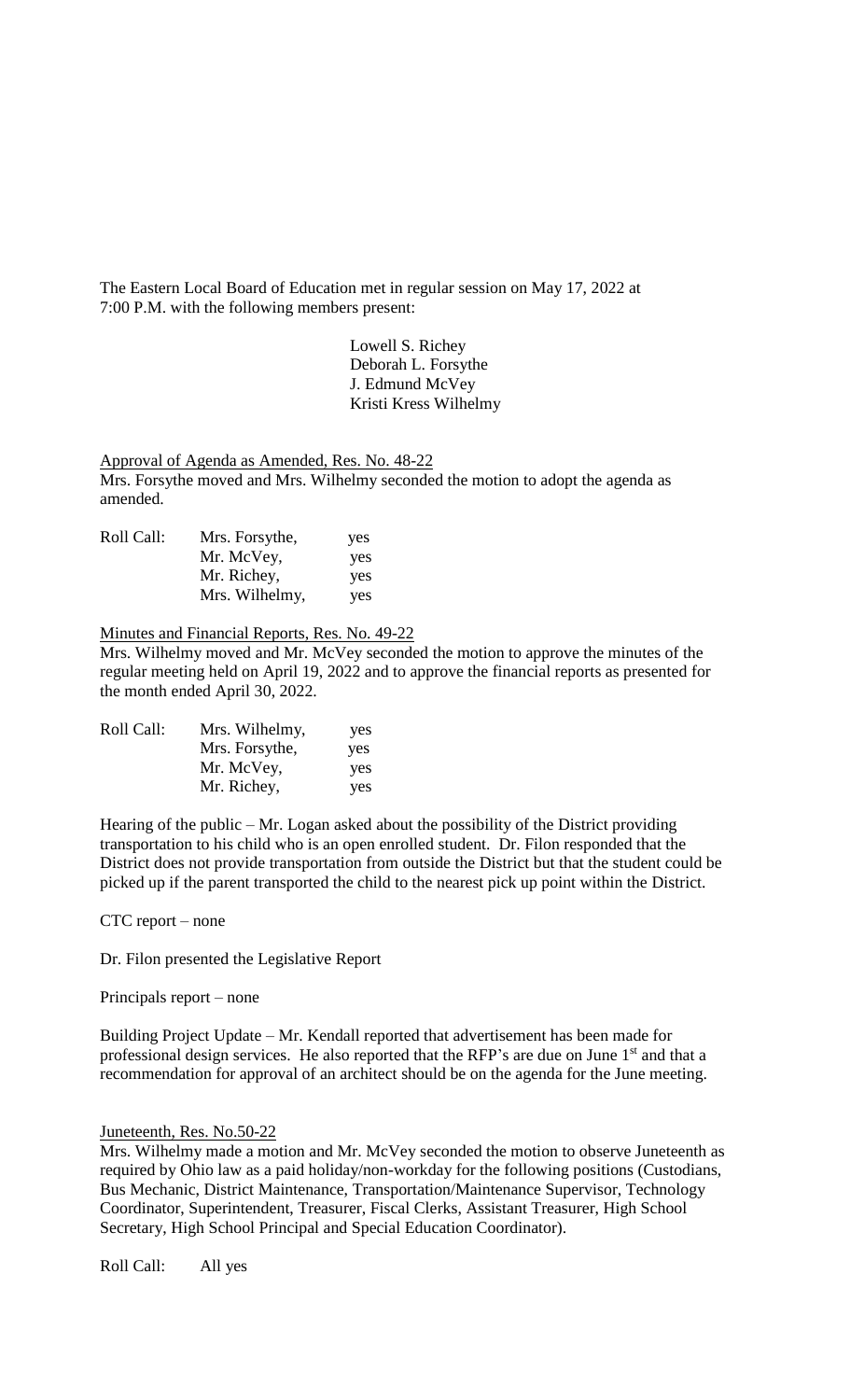## Letters of Resignation, Res. No.51-22

Mrs. Forsythe moved and Mrs. Wilhelmy seconded the motion to approve the resignation of Maggie Shepherd (RES Intervention Teacher) effective the end of the school year and to approve the resignation of Katie Renchen as the Co-Sponsor of the Jr. Class effective the end of the school year.

| Roll Call: | Mr. McVey,     | yes |
|------------|----------------|-----|
|            | Mr. Richey,    | yes |
|            | Mrs. Wilhelmy, | yes |
|            | Mrs. Forsythe, | yes |

Donations, Res. No. 52-22

Mrs. Wilhelmy moved and Mrs. Forsythe seconded the motion to accept a donation from the Eastern Band Boosters in the amount of \$9,990 to be used to purchase a band trailer.

| Roll Call: | Mrs. Forsythe, | yes |
|------------|----------------|-----|
|            | Mr. McVey,     | yes |
|            | Mr. Richey,    | yes |
|            | Mrs. Wilhelmy, | yes |

Approve Five-year Forecast, Res. No. 53-22 Mr. McVey made a motion and Mrs. Wilhelmy seconded the motion to approve the Fiveyear Forecast as presented.

| Roll Call: | Mrs. Forsythe, | yes |
|------------|----------------|-----|
|            | Mr. McVey,     | yes |
|            | Mr. Richey,    | yes |
|            | Mrs. Wilhelmy, | yes |

Dr. Filon reported that Band and Choir received superior ratings at the State level. Savanna White's art work was recognized and will be displayed at the State of Ohio House of Representatives. The Class Play was successful and the EMS Girls Track team won the SHAC.

Facility Use Request, Res. No. 54-22 Mrs. Forsythe moved and Mr. McVey seconded the motion to approve the facility use request as presented.

| Roll Call: | Mrs. Wilhelmy, | yes |
|------------|----------------|-----|
|            | Mrs. Forsythe, | yes |
|            | Mr. McVey,     | yes |
|            | Mr. Richey,    | yes |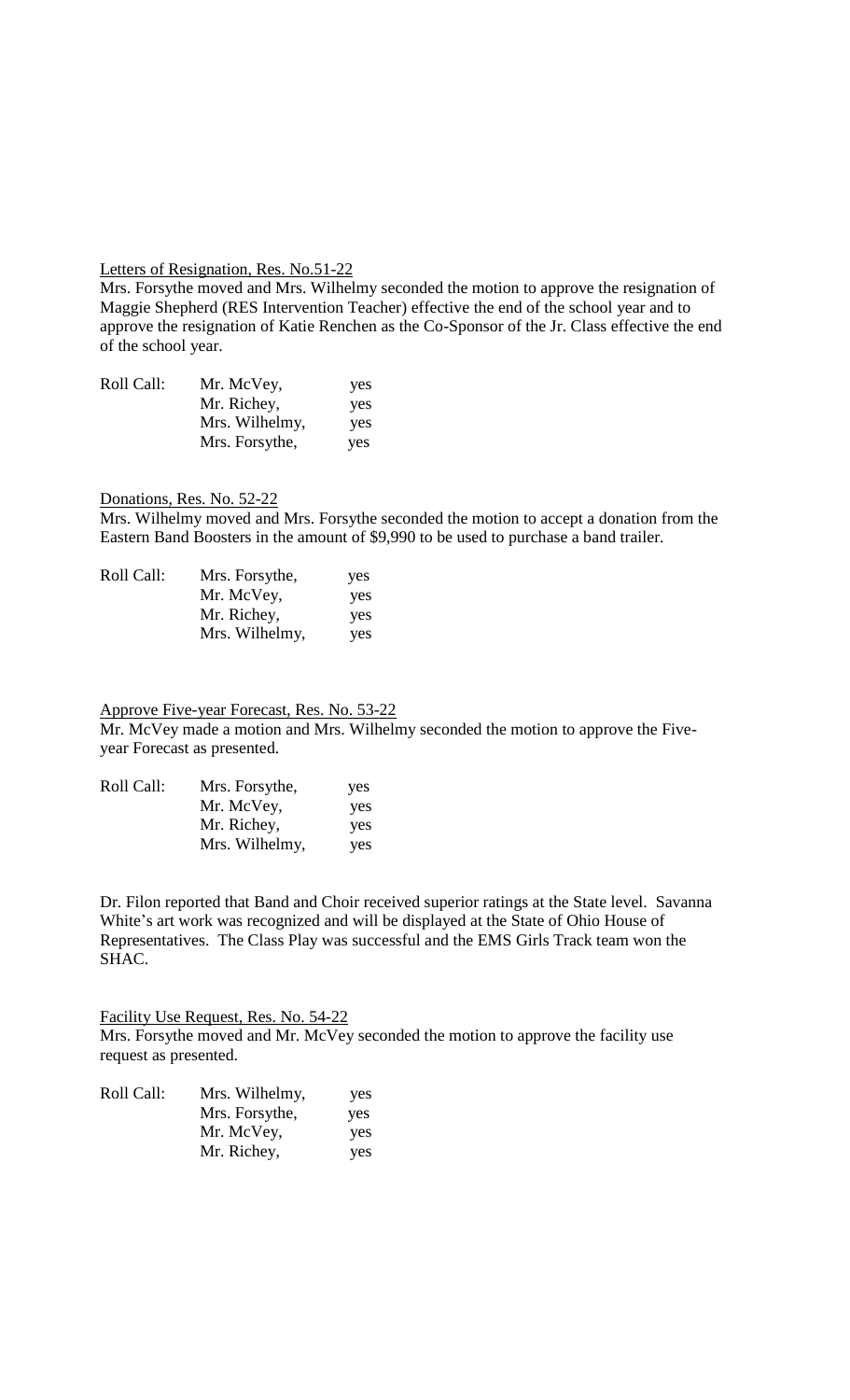Mr. Richey moved and Mrs. Wilhelmy seconded the motion to go into executive session to discuss the employment contract of Jordan Michael.

Roll Call: All yes Executive Session: Time 8:01 P.M.

Present:

Board Members: Mr. Richey, Mr. Bolender, Mrs. Forsythe, Mr. McVey and Mrs. Wilhelmy Treasurer: Mr. Kendall Others: Mr. Jordan Michael

Purpose: Listed in the motion above

Resume regular session. Time 8:52 P.M.

Approval of Supplemental Contracts, Res. No. 55-22 Mrs. Wilhelmy moved and Mr. McVey seconded the motion to approve the following supplemental contracts.

(2021-2022 Contracts)

| <b>NAME</b>            | <b>POSITION</b>                  | <b>AMOUNT</b> |
|------------------------|----------------------------------|---------------|
| <b>Scott Cropper</b>   | <b>Robotics Club</b>             | \$600         |
| Kara Juillerat         | <b>Robotics Club</b>             | \$600         |
|                        | (2022-2023 Contracts)            |               |
| <b>NAME</b>            | <b>POSITION</b>                  | <b>AMOUNT</b> |
| <b>Amy Dotson</b>      | High School Academic Team        | Per Schedule  |
| Erica Kenny            | Art Club                         | Per Schedule  |
| Kayla Gauche           | Freshman Class Co-Advisor        | Per Schedule  |
| Karla Hayslett         | Freshman Class Co-Advisor        | Per Schedule  |
| <b>Teresa Perkins</b>  | <b>National Honor Society</b>    | Per Schedule  |
| Katie Spiller          | <b>SADD</b>                      | Per Schedule  |
| Lee Willson            | <b>School Play</b>               | Per Schedule  |
| <b>Teresa Perkins</b>  | <b>Senior Class Advisor</b>      | Per Schedule  |
| Melissa Ashton         | Yearbook                         | Per Schedule  |
| <b>Tracy Ayres</b>     | <b>EMS</b> Yearbook              | Per Schedule  |
| <b>Tracy Ayres</b>     | <b>EMS</b> Academic Team         | Per Schedule  |
| <b>Whitney Lovejoy</b> | Power of the Pen                 | Per Schedule  |
| <b>Scott Cropper</b>   | <b>Robotics Club</b>             | \$600         |
| Kara Juillerat         | <b>Robotics Club</b>             | \$600         |
| <b>Tom Glasscock</b>   | <b>HS Cross Country</b>          | Per Schedule  |
| Taylor Holloway        | Varsity Volleyball Coach         | Per Schedule  |
| Megan McIvor           | <b>HS Volleyball</b>             | Volunteer     |
| Leona Fannin           | JV Volleyball Coach              | Per Schedule  |
| Katie Renchen          | <b>HS Volleyball</b>             | Volunteer     |
| Mickey Hundley         | <b>Boys Soccer Coach</b>         | Per Schedule  |
| Luke Woollard          | <b>Boys Soccer</b>               | Volunteer     |
| Dan Silvis             | <b>Girls Soccer Coach</b>        | Per Schedule  |
| <b>Tim Litzinger</b>   | <b>Girls Soccer</b>              | Volunteer     |
| <b>Emily Fannin</b>    | <b>Girls Soccer</b>              | Volunteer     |
| Ron Lynch              | <b>Boys Golf Coach</b>           | Per Schedule  |
| <b>Chris Spires</b>    | Girls Golf Coach                 | Per Schedule  |
| <b>Summer Wilbur</b>   | <b>EMS Cross County Co-Coach</b> | Per Schedule  |
|                        |                                  |               |